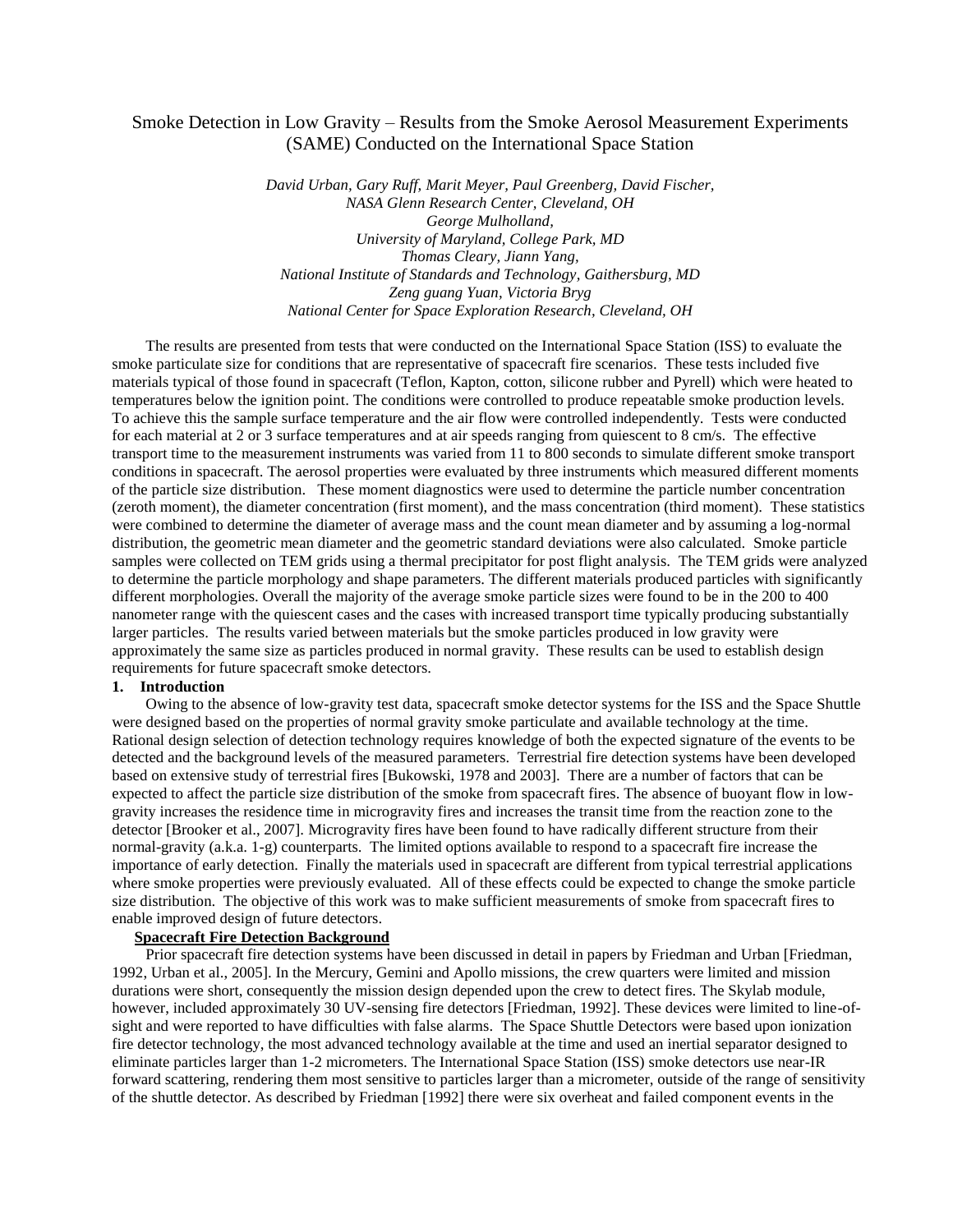NASA Orbiter fleet during its operational lifetime in addition to several similar incidents that have occurred on the ISS. None of these events spread into a real fire but as mission durations increase, the likelihood of failures increases. The experience on Mir in 1997 has shown that failure of oxygen generation systems can have significant consequences. As a result, improved understanding of spacecraft fire detection is critically needed [Ruff, Urban and King, 2005]. Given the constrained space on any spacecraft, the target for the fire detection system is necessarily the early phase and not established flaming fires; consequently, the primary target for detection is the pyrolysis products and not the soot. **2. Methods**

The Smoke Aerosol Measurement Experiment (SAME) was developed to address this question by obtaining particulate size statistics on-orbit with a reduced dependence upon sample return to Earth. This is challenging because existing aerosol instrumentation is typically large, incompatible with spacecraft experiment constraints, and some systems require substantial sample return to Earth. As will be described below, an alternative approach was employed that used three discrete instruments to measure separate moments of the size distribution. When combined, these moments provide useful aggregate statistics of the size distribution specifically the count mean diameter; the diameter of average mass; the geometric mean diameter; and the geometric standard deviation.

#### **Instruments**

These measurements were made using an assembly of three separate instruments. Two are industrial hygiene instruments manufactured by TSI™ and one is a modified residential smoke detector. More complete discussion of the SAME hardware is available in an earlier paper [Urban et al., 2008]. The zeroth-moment instrument is a condensation nuclei counter P-Trak™ (TSI Inc.). This device operates by passing the aerosol-laden particle stream through a region saturated with isopropanol vapor and then into a cooler region where the vapor condenses onto the particles increasing their diameter such that they can be readily counted by a light scattering device. This instrument is very robust and operates over a range of 0 to  $10^5$  particles/cm<sup>3</sup> and 20 nm to 1 µm diameter. Some dilution is required, since the smoke concentration ranges from about  $0.5 \times 10^6$  to  $5 \times 10^6$  particles / cm<sup>3</sup>. The dilution was accomplished by controlled addition of filtered nitrogen to the aerosol sample being directed to the P-Trak.

The first-moment instrument is the ionization chamber from a residential smoke detector. This device uses an alphaparticle emitter to generate ions in a region within a DC electric field. The drift of the ions in the electric field results in a current. The presence of aerosol particulate reduces the current as a result of the attachment of the ions to the particulate. The mobility of the charged aerosol is too small for it to be collected on the ionization chamber electrode. The required particle concentrations are on the order of  $10^5$  particles/cm<sup>3</sup> and no sample dilution was required.

The third-moment instrument is a light scattering device DustTrak™ (TSI Inc.). The device uses a 90 degree light scattering signal to quantify the aerosol mass density. For terrestrial dust particulate this signal correlates well with the mass concentration, however, as described in the calibration discussion below, additional compensation was employed to account for the range of materials and particle sizes that were seen in the SAME experiment. The device's operating range is from 0.001 mg/m<sup>3</sup> to 100 mg/m<sup>3</sup>. These devices are equipped with an aerodynamic impactor at the inlet which captures particles larger than the selected size. The SAME-1 experiment included 2 DustTraks™ one with a 1 μm impactor and one with a 10 μm impactor. The difference in the signal from these two devices provided a measure of the fraction of the particulate that was larger than 1 μm. In some cases dilution was required owing to the high smoke concentration levels. A schematic of the assembled hardware appears in Fig. 1.



**Figure 1.** Schematic of the SAME hardware**.**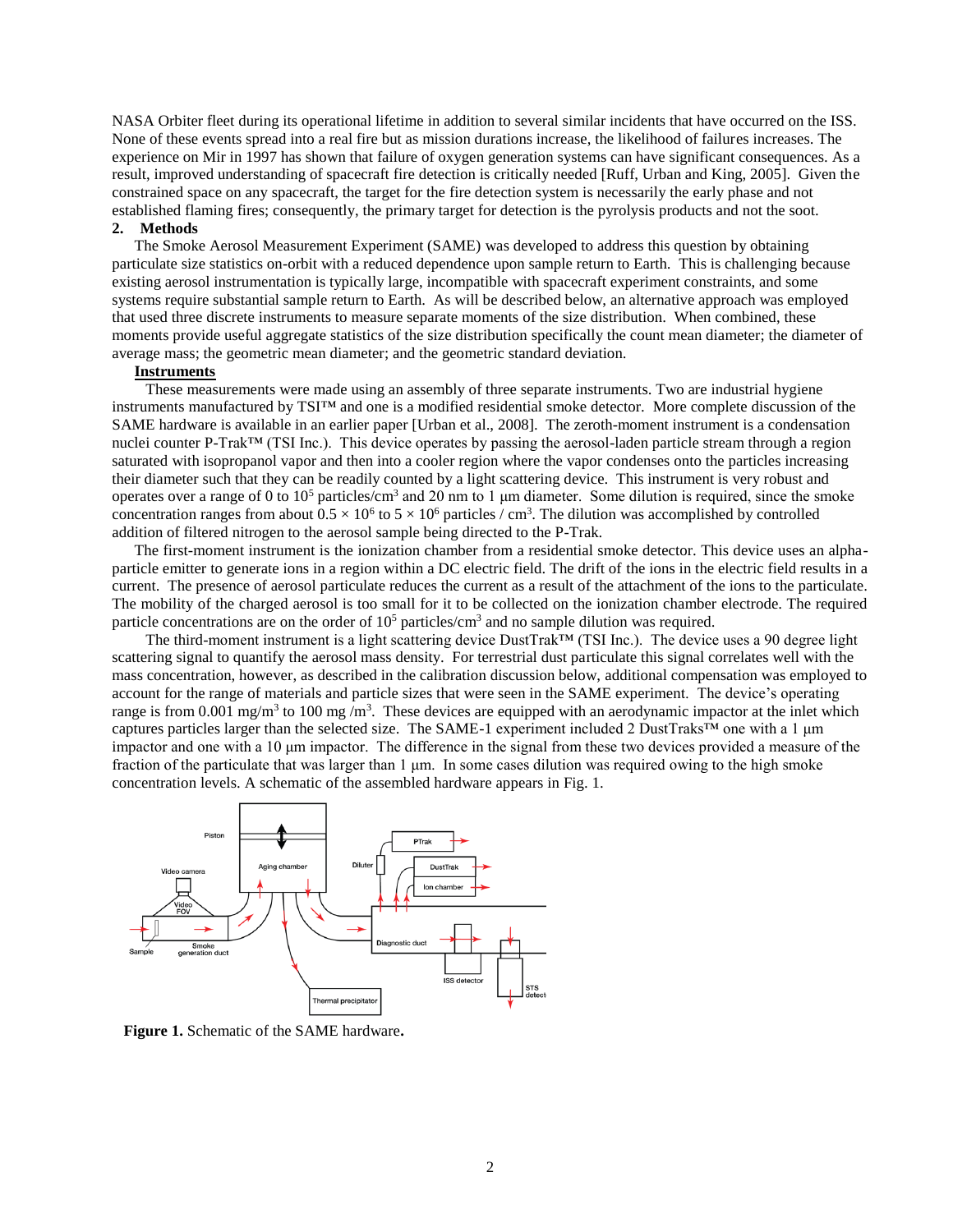For SAME-2, one of the DustTrak devices was replaced by a new device, the MPASS (Multi-Parameter Aerosol Scattering Sensor), which is an optical scattering sensor that employs two detectors placed at fixed angles. The underlying design and performance have been reported previously [Greenberg and Fischer, 2010]. The basic configuration is similar to the DustTrak, however, the MPASS has two angles of detection and it can measure two approximate moment quantities specifically the  $3<sup>rd</sup>$  and  $2<sup>nd</sup>$  moments. Further, the optical geometry is optimized using a Mie-scattering model for aerosols with light scattering properties typical of smoke: i) geometric mean diameters from 0.1  $-1.0$  microns; ii) geometric standard deviations of  $1.6 - 1.9$ ; iii) the aerosols have lognormal size distributions and vi) a fixed, real value for refractive index of 1.6. This device was included as a technology demonstration of an aerosol sensor that measures two moments simultaneously. The underlying assumption is that by measuring two moments of the aerosol it is possible to correct the smoke detector signal for the particle size, unlike previous spacecraft smoke detectors which are limited to a single moment measurement [Urban et al., 2008]. This will enable the alarm to be less sensitive to larger particles that are typical of dust. The relative advantage of this approach was discussed in more detail in a prior paper [Urban et al., 2009].

#### **3. Results and Discussion**

Over 100 sample materials were tested. These were comprised of samples of 6 materials: Teflon™, Kapton™, Pyrell™, silicone rubber, cellulose (lampwick), and dibutyl-phthalate deposited on a porous wick. The test conditions included multiple sample temperatures and air flow rates. The baseline air flow rate was 8 cm/s with runs conducted at rates down to 2 cm/s with a limited set conducted with no airflow while the sample was heated. The sample temperatures were based on the pyrolysis properties of the material and were thus material specific. The baseline temperature was selected to produce 1 to 2 mg of weight loss in 60 seconds and have reasonable signal on each of the moment instruments. To examine the effect of sample temperature, additional higher temperature conditions were also selected that would not saturate the moment instruments. The TEM grids recovered from the thermal precipitators on SAME-1 were unfortunately contaminated with extraneous which rendered the grids unusable. For SAME-2 more rigorous assembly controls were followed and numerous good particle images were obtained. For typical runs, the particle concentrations were a few million particles / cc and the mass concentrations were 2 to 15 mg/m<sup>3</sup>; however there were runs with fewer particles. For these conditions, the typical numbers of particles sampled by the instruments were in the billions although for the test with the lowest particle concentrations the sample sizes were of the order of several million particles.

#### **Moment Instrument Results**

Geometric mean, count mean, and average mass diameter results from the moment instruments for baseline runs are presented in Table 1 [Urban et al., 2012]. As described above, calculation of the count mean diameter and the diameter of average mass is independent of the nature of the size distribution; whereas the assumption of a log-normal distribution is implicit in the calculation of the geometric mean diameter and the geometric standard deviation ( $\sigma<sub>g</sub>$ ). This assumption cannot be directly tested with the available data since this would require a device that can separate the particles into size bins. This assumption has been examined for normal-gravity smoke produced from these materials using the same heating process as the space flight experiment [Meyer et al., 2103] with good results. Furthermore, there are two indications that the distribution can be approximated by a log-normal distribution. In the cases listed below, the count mean diameter is less than the diameter of average mass which is a necessary condition for a log-normal distribution. The second indication is that the geometric standard deviations are all physically reasonable (i.e. greater than 1 and less than approximately 3.5 which is the practical limit on the magnitude of aerosol geometric standard deviation). The aging results show a substantial increase in the observed diameters. As expected the increase in the count mean diameter is greater than the corresponding increase in the diameter of average mass. This can be understood since coagulation consists of particle collisions joining two particles. For a polydisperse aerosol, these collisions usually involve the collision of one of the smallest (high mobility) particles with the largest (high cross-section) particles. This collision has little effect on the size of the large particle but it removes the smaller particles from the size distribution. This has a larger effect on the count mean diameter since it is linear in diameter while the diameter of average mass varies with the cube root of the diameter. Theoretical predictions suggest that this process will produce a near lognormal distribution and that the standard deviation will tend toward a self-preserving distribution with a value of 1.32 [Hinds, 1999].

Overall, the Teflon and Kapton particles were very small. The lampwick, Pyrell, and silicone results exhibited substantially larger diameters of average mass, particularly for the aged cases. The comparatively smaller diameters for the Kapton and Teflon will make detection of this smoke challenging for light scattering devices, on the other hand the large sizes seen with the lampwick and silicone would generate very large signals on a light scattering system. As discussed by Urban et al. [2009], some level of particle size discrimination is generally required to have a system that is sensitive enough to trigger an alarm for the low signal from small particles such as Teflon and Kapton without excessive nuisance alarms from large dust particles. This suggests that detection of these particles against the background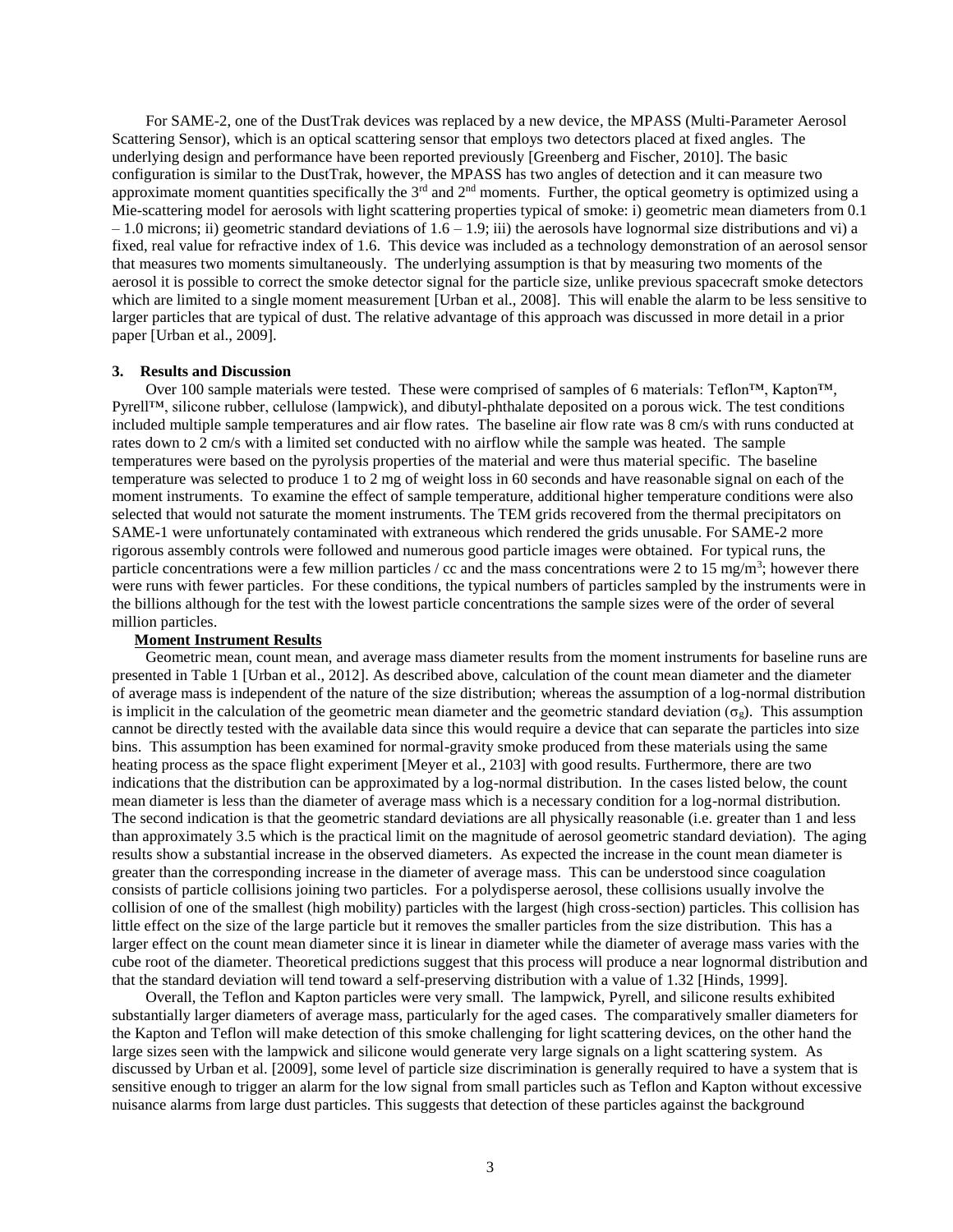environment will be facilitated by a detection system capable of measuring more than one moment of the particle size distribution.

|          |            | <b>Geometric Mean</b><br>Diameter (Dq)<br>$(\mu m)$ | <b>Count Mean</b><br><b>Diameter</b><br>$(M_1/M_0)$<br>$(\mu m)$ | <b>Diameter of Average</b><br><b>Mass</b><br>$(M_3/M_0)$<br>$(\mu m)$ | $\sigma_{g}$ |
|----------|------------|-----------------------------------------------------|------------------------------------------------------------------|-----------------------------------------------------------------------|--------------|
| Kapton   | Unaged     | 0.042                                               | 0.056                                                            | 0.101                                                                 | 2.154        |
|          | Aged 720 s | 0.089                                               | 0.109                                                            | 0.161                                                                 | 1.872        |
| Lampwick | Unaged     | 0.090                                               | 0.128                                                            | 0.258                                                                 | 2.312        |
|          | Aged 720 s | 0.229                                               | 0.276                                                            | 0.398                                                                 | 1.834        |
| Silicone | Unaged     | 0.128                                               | 0.196                                                            | 0.465                                                                 | 2.530        |
|          | Aged 720 s | 0.269                                               | 0.355                                                            | 0.619                                                                 | 2.108        |
| Teflon   | Unaged     | 0.081                                               | 0.101                                                            | 0.170                                                                 | 2.198        |
|          | Aged 720 s | 0.070                                               | 0.105                                                            | 0.232                                                                 | 2.442        |
| Pyrell   | Unaged     | 0.149                                               | 0.204                                                            | 0.384                                                                 | 2.211        |
|          | Aged 720 s | 0.293                                               | 0.359                                                            | 0.539                                                                 | 1.892        |

**Table 1:** Diameter results for baseline runs for each material (Diameters are in micrometers).

## **TEM Results**

Overall, 72 particle samples were taken on Transmission Electron Microscope (TEM) grids using the thermal precipitator. These samples were imaged with a TEM to evaluate the particle morphology as a function of flow conditions, material and heating level. Silicone rubber and DBP presented no particles that were visible via TEM, presumably because the particles were condensed liquid that evaporated before they could be imaged in the TEM. Figure 2 presents typical images for the major materials.



## Length scale  $2 \mu m$

Figure 2: TEM images for Teflon (Run 56), Pyrell (Run 63), Lampwick (Run 54) and Kapton (Run 62).

As seen in Table 1, aging did increase the average particle size, however this level of change is not readily visible in the TEM images, instead the most visible change is the disappearance of the smallest particles. (Fig 3) As described in the discussion of Table 1, this is consistent with expectations since the smaller particles have the highest mobility and consequently are readily incorporated into the larger particles. Particularly for the semi-liquid particles, this absorption of the smallest particles into larger particles is expected to have little or no apparent effect on the size of the larger particles because the diameter is the cube root of the volume. In the case of non-liquid particles, the smallest particles will nevertheless be unlikely to be visible via TEM when they are attached to larger particles.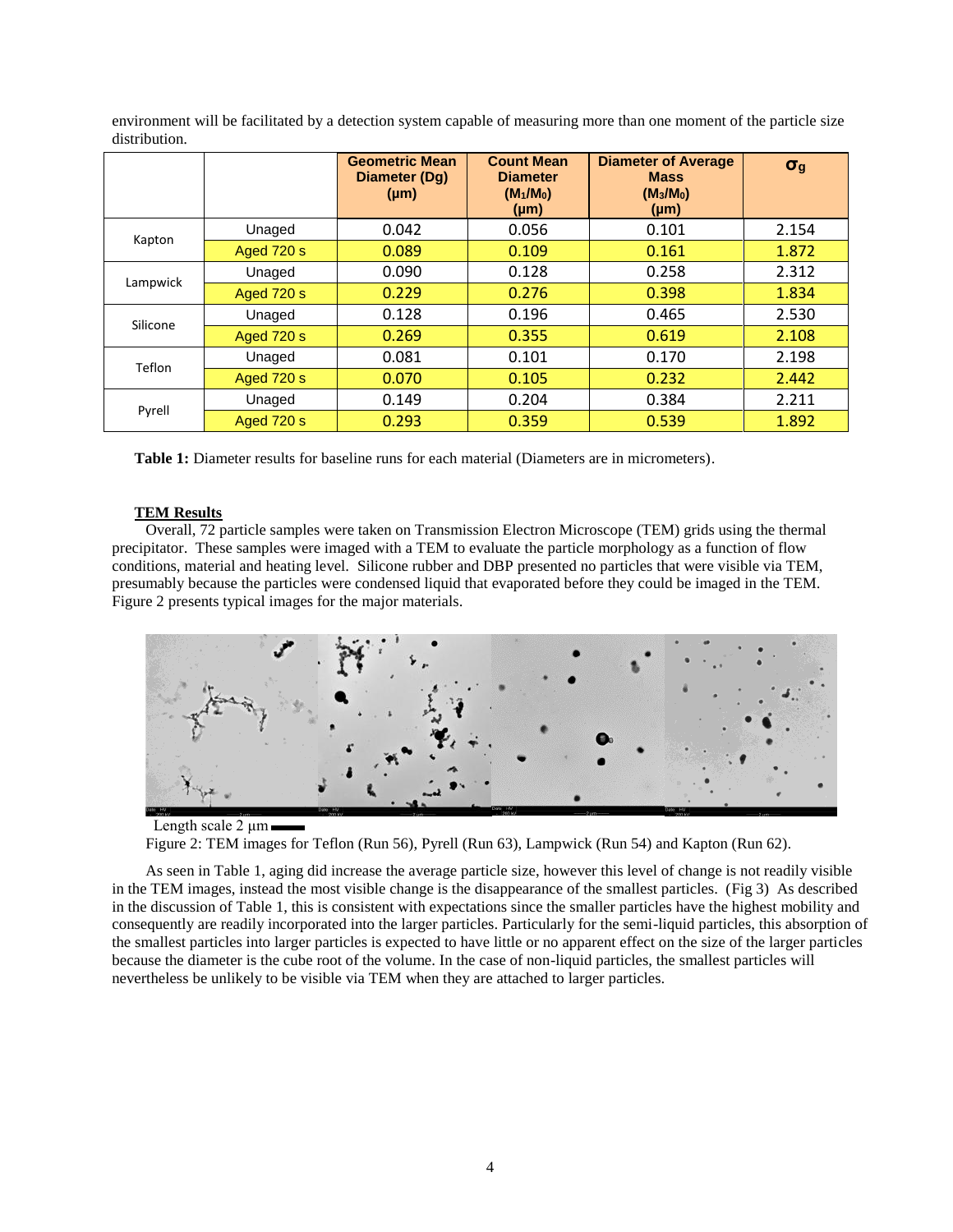

Length scale 2 μm

Figure 3: TEM images showing the effect of aging for Kapton (Run 62) and Pyrell (Run 63). From Left to right: unaged Kapton, aged Kapton, unaged Pyrell, and aged Pyrell. The notable change is the elimination of the smallest particles.

## **4. Conclusions**

The SAME experiment produced repeatable measurements of smoke particulate from 5 materials typical of those found in spacecraft. From these results the following observations can be made:

- 1. For the conditions of the SAME experiment, all samples produced significant numbers of sub-micron particulate that are readily detected using an ionization smoke detector.
- 2. Particle sizes ranged from 100 to 600 nm and the measured parameters were consistent with a log-normal distribution.
- 3. Consistent with expectation, particle sizes increase substantially with aging. These results suggest that some materials such as silicone rubber can produce smoke that can reach sizes better detected by light scattering techniques.
- 4. Particle dimensions increase substantially as air flow was decreased. The zero flow conditions produced smoke particles that were as much as 2 to 3 times larger than those produced at the nominal 8 cm/s flow rate.
- 5. TEM samples demonstrated a significant range of particle morphologies with materials typically having distinct morphologies. The exception being Pyrell particles collected under zero airflow conditions where the particles coalesce rather than aggregating as they did at higher air flows.

Since spacecraft fire conditions include an even wider array of materials than those tested here and a broader range of flow and temperature conditions, broad smoke aerosol size distributions can be expected from credible pre-fire overheat events. These results suggest that detection methods that can measure more than one moment of the size distribution may show more successful detection and false alarm rejection than single moment detectors.

### **Acknowledgements**

The support of the SAME experiment team and the crews of ISS increments 10, 13, 15, and 24 are gratefully acknowledged. The SAME project was conducted through the ISS Exploration Research Project of the Exploration Technology Development Program. The support of this program is also acknowledged. Certain commercial entities, equipment, or materials may be identified in this document in order to describe an experimental procedure or concept adequately. Such identification is not intended to imply recommendation or endorsement by the National Aeronautics and Space Administration or the National Institute of Standards and Technology, nor is it intended to imply that the entities, materials, or equipment are necessarily the best available for the purpose.

### **References**

Brooker, J. E., Urban, D.L., Ruff, G.A., "ISS Destiny Laboratory Smoke Detection Model", 07ICES-113, *2007 International Conference on Environmental Systems*, Chicago, Ill. July 2007.

Bukowski, R.W. and G.W. Mulholland, "Smoke Detector Design and Smoke Properties," NBS Technical Note 973, 1978.